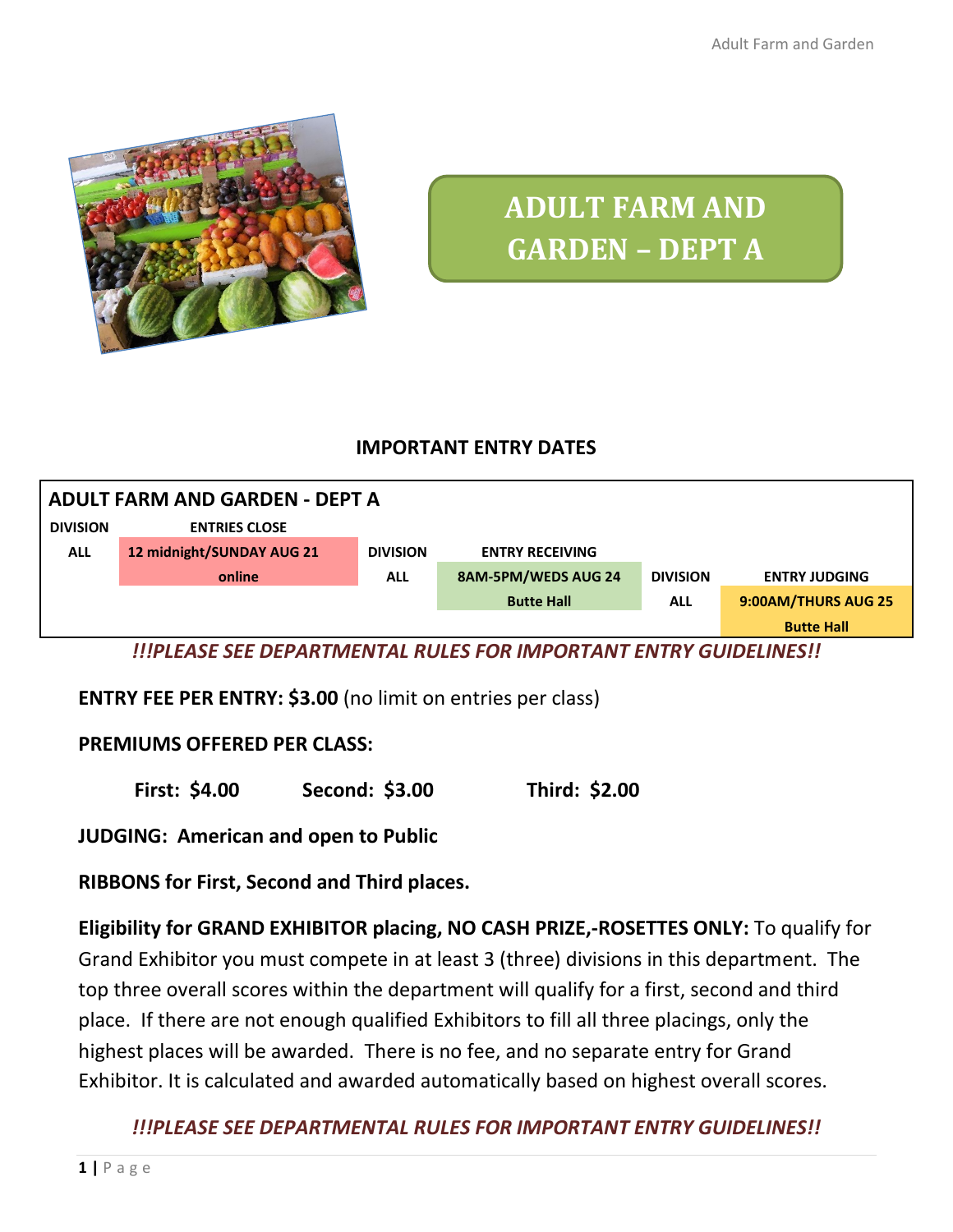## **HERBS AND VEGETABLES**

## **DIVISION 100 - HERBS**

**CLASS** 

1. Any Herb, specify - 1 bunch tied

**DIVISION 101 - FRUIT AND POD Vegetables (Please display on a plate)** 

## **CLASS**

- 1. Beans, Any, specify 3 pcs
- 2. Peppers, Any, specify  $-3$  pcs
- 3. Tomatoes, Any, specify  $-3$  pcs
- 4. Any other fruit or pod, specify  $-3$  pcs









## **DIVISION 102 - ROOT, BULB & TUBER (Please display on plate)**

CLASS:

1. Any root, Bulb or Tuber, please specify - 3 pcs (Includes beets, carrots, garlic, onions, potatoes, radishes, etc.)

**DIVISION 103 - VINE CROPS (Please display on plate)** 

## CLASS:

1. Any vine crop, specify - 1 large or small (Includes Melons, cucumbers, squashes, gourds, etc.)

## **DIVISION 104 - FIELD AND GARDEN SEED**

## CLASS:

1. Any field & Garden seed, specify & state purpose of seed - 1 pint (in glass jar) or 1 sunflower head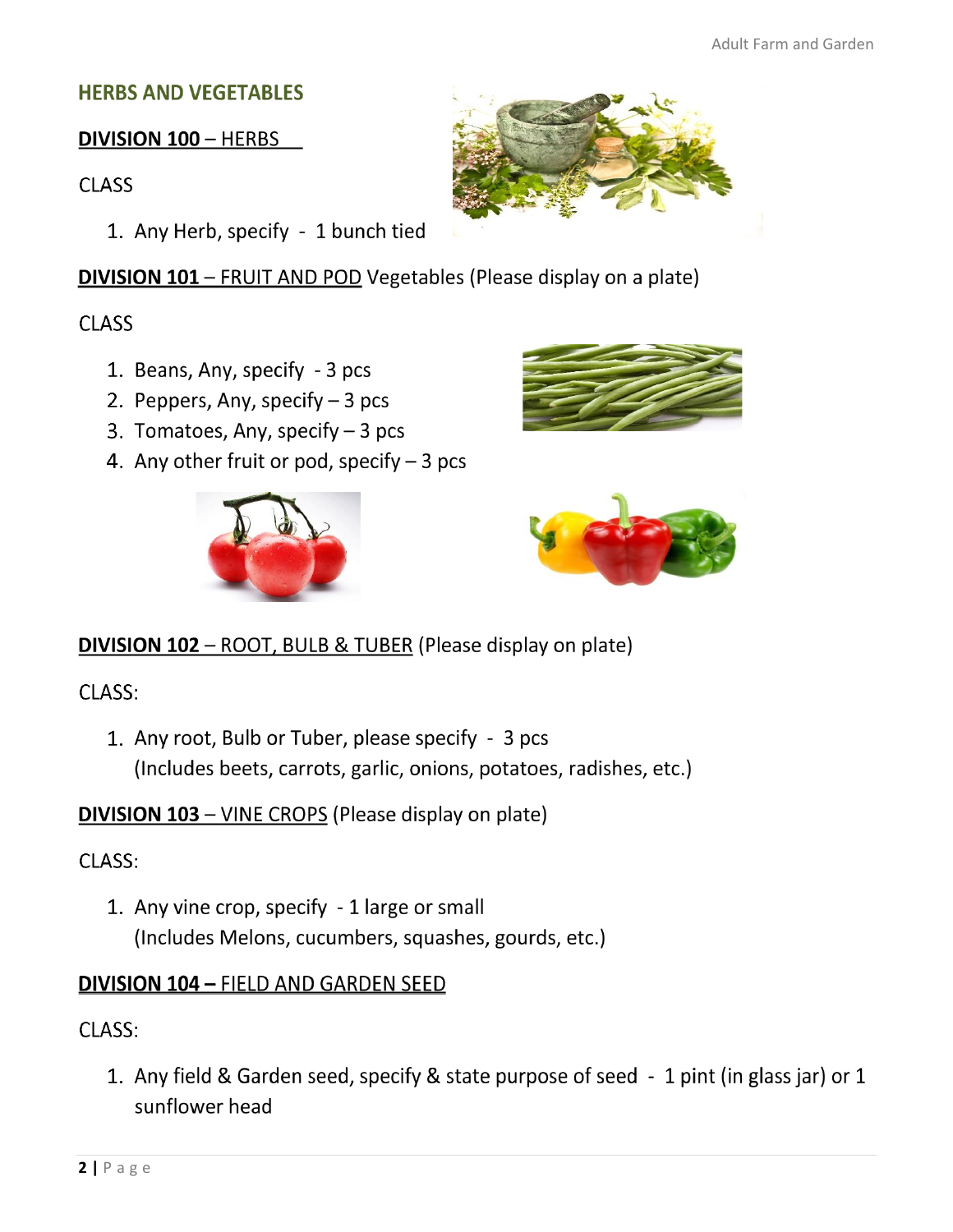#### **DIVISION 105 - DRY BEANS**

CLASS:

1. Any dry bean, specify - 1 pint (please display in glass jar)

#### **DIVISION 106 - HONEY**

#### CLASS:

- 1. Any, specify Comb
- 2. Any, extracted, specify 1 pint in jar



#### **FRUITS AND NUTS**

**DIVISION 107 - FRUITS (Please display on plate)** 

#### CLASS:

1. Any fruit, specify type - 3

#### **DIVISION 108 - GRAPES (Please display on plate)**

CLASS:

1. Any grape, specify - 1 bunch

**DIVISION 109 - NUTS (Commercial Grade) (8 nuts)** 

CLASS:

- 1. Walnut, any, specify
- 2. Almonds, any, specify
- 3. Pecans, any, specify
- 4. Any other nut, specify

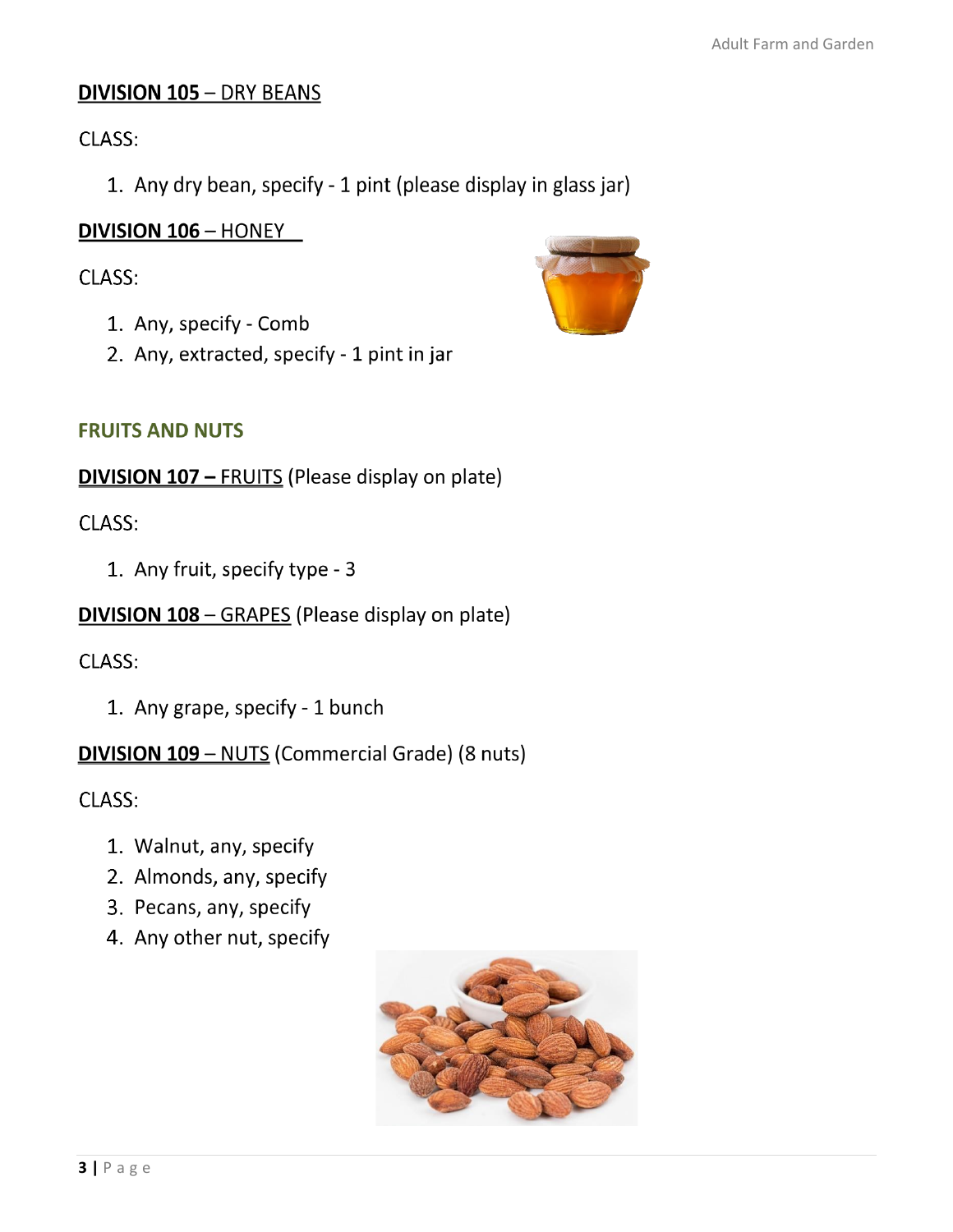## **DIVISION 110 - NATURE'S UNIQUE**

Open to those Farm/Garden products that are not market size or types which are unusual in size, show or color. (Those departing from the standard.)

#### CLASS:

- 1. Unusual size, specify variety 1
- 2. Unique or unusual shape, specify variety 1



## **DIVISION 111 - FARMER'S/GARDENER'S CHOICE BASKET**

Please list all Farm and Garden produce used on a card

Basket must include:

- 1. A combination of at least 5 (five) different varieties chosen from the previous divisions and classes, attractively arranged in a suitable container
- 2. The container must be provided by the exhibitor and enhance the display
- 3. Number of specimens per variety is dependent on the size of the display
- 4. Judging will be based on total appearance, color, texture, quality of specimen suitability of container, and attractiveness of arrangement. All varieties used must be identified on produce list.
- 5. Maximum size is 16" x 32"

#### CLASS:

- 1. Combination of Summer fruits and vegetables
- 2. Assorted nuts in the shell
- 3. Herb basket